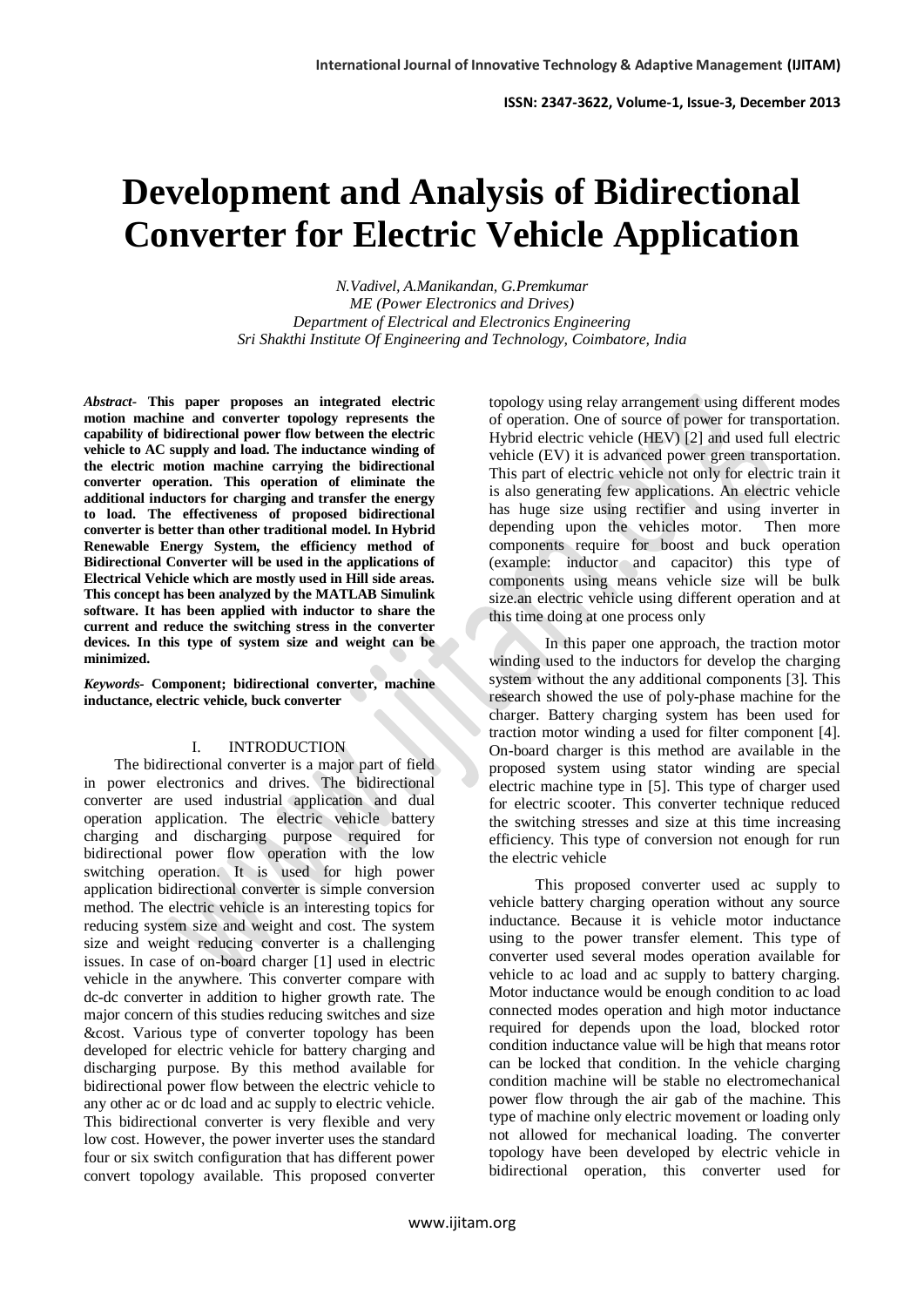bidirectional power flow capability between the vehicle to any load and ac supply to battery charging this operation without use extra components. This operation using contactor or relay arrangement by the different modes are running to this operation. This type converter used reduce EMI and reduce size and cost [5]. This paper present by machine and power converter are analyzing and modelling by the using MATLAB/Simulink software. This converter advantages for reduce size and cost and bidirectional power flow capability and this converter utilizing the vehicle motor, so this drives operation used for high power application and at this time used for industry application.

## II. CIRCUIT DIAGRAM OPERATION

 Circuit diagram for bidirectional converter shown in Fig.1.This circuit operate at a two modes. Battery to any ac load example vehicle motor and another modes ac supply to battery charging. This conversion modes the transfer power flow without any extra components.



Fig.1. Circiut diagram for bidirectional converter

L1 and L2 are single phase motor inductance and C is the capacitance, S1, S2, S3, S4 are converter switches. To analysis and operation of the bidirectional converter, it is operated a two modes. Conversion and inversion mode this two modes separated at a several application. But here combination of one operation at a bidirectional power flow operation at used electric vehicle application.



#### Fig. 2. Circuit diagram for battery vehicle motor

 This circuit diagram for vehicle battery to vehicle motor. This inversion mode operated at a four switch it is having two leg circuit so it is connected at a single phase motor shown in Fig. 2.This mode battery backup required for will run the motor operation. This modes having four switches so conducting at two modes. First modes conducting at two switches S1 and S2 are conducting at closed path shown Fig. 2(a), S1 switch are connected at positive side and S2 switch are connected at negative side so circuit will be closed Second mode conducting for two switches S3and S4 are operate at a converter operation, This converter operation will specific application, converter operation is ac voltage to dc voltage. This converter used to battery charging purpose used for electric vehicle

*Modes of operation*



Fig.2 (a).

*Conducting mode* 



Fig.2 (a)

 This modes of operation diagram in inversion process, this inversion process also used for the vehicle running purpose and any ac load using purpose. High efficiency power converter is high power density conversion. This conversion process used for IGBT. Because its capability of transistor operation it is high switching speed. It is advance switching function available, modes of operation will be two IGBT only conducting for first mode. This operation only closed path because current flowing through the closed path,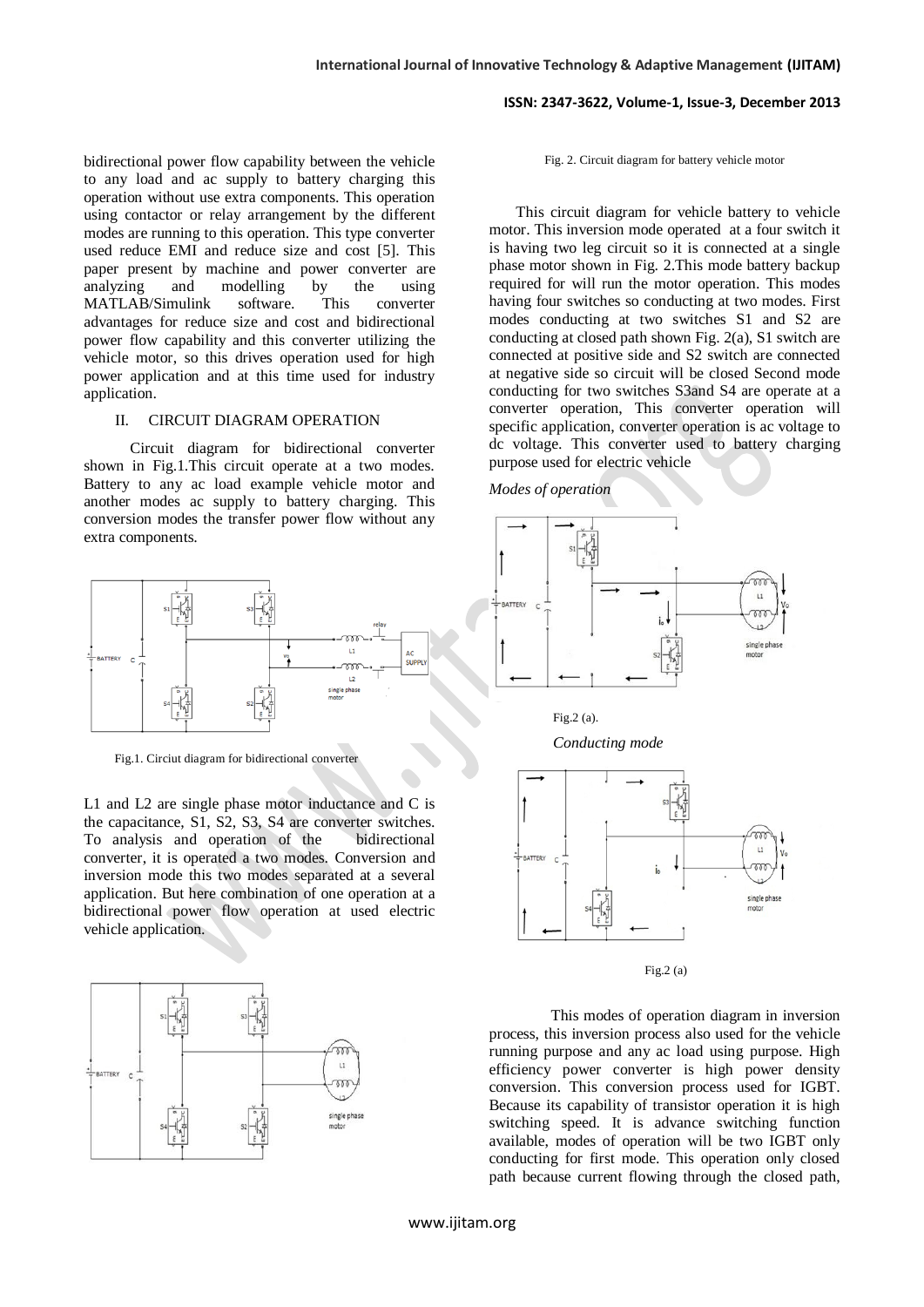that type of flowing current is called output current. This process doing MATLAB Simulink software. This inversion process used for two leg IGBT it is very faster switch speed in the other devices. It is very high efficiency, low switching noise, switching stress is low. to ensure multipurpose use of power converter. To reduce system size, weight &cost. This method to give flexibility the vehicle charging. This operation required for source inductance. High power operation required for high inductance.

 This mode of operation must use for buck converter because of battery voltage will be low voltage.Whichconversion used luo converter. This converter operation will specific application, converter operation is ac voltage to dc voltage. This converter used to battery charging purpose used for electric vehicle.



Fig. 3. Circuit diagram for ac supply to battery charging

This rectifier circuit used to ac supply to battery charging, this circuit modes used moreover any battery charging application used this circuit. The effect of source induce in the rectifier circuit because diode current transfer to the one diode to another diode instantaneously, the output dc voltage Vd is rectifier falls from with load current Id. In additional voltage drop in the diode conducting stage across this stage diode current will be increase.

 $\overline{\phantom{a}}$ 

 In the buck converter DC-DC converter. This type of conversion is high voltage to low voltage. This type normal buck converter contains high voltage ripples. This type ripples in change the low current and change the output. So we can use luo buck converter [10], which is reduced the harmonics. This converter low cost, which reliable and efficient.

#### SYSTEM ANALYSIS

In this converter design calculation is full bridge inverter, a single phase full bridge inverter is connected RL load. For a dc source voltage of Vs and output frequency  $f=1/T$ .

For first half cycle  $0 < t < T/2$ , voltage equation for RL load is

$$
V_S = RI_{0} + L \text{ dio } / dt \tag{1}
$$

Its Laplace transform, with zero initial conditions, is

$$
RI(s) + Ls. I(s)
$$
 (2)

Its time solution is,

$$
Io(t) = (1 - e t)
$$
 (3)

For second half cycle, the time limit is from to T, the voltage equation RL load in second half cycle

$$
-VS=Rio+L
$$
 (4)

Its time solution is

$$
\text{Io}\,(t) = \frac{V_s}{R} + \frac{V_s}{R} \,(2 - e - \frac{RT}{2l})\,e^{-\frac{R}{L}}t \tag{5}
$$

Under steady state,  $t=0$ , io (0) =-Io under this condition Laplace transform of equation (1) is

$$
=I(s) [R+Ls) + LIo \tag{6}
$$

Its time solution is

$$
Io(t) = (1 - e t) - Io e t
$$
 (7)

Vs is source voltage, Io is an output current its value operate at the depend upon time value. Design of converter and calculation

## SIMULATION RESULTS

 In this converter used for different application, it is used for different type machines and different rating used for automotive application.in the electric vehicle application, electric vehicle different type of electric loads available different type of electric loads are tested for simulation models would provide realistic predictions. Simulation of bidirectional converter in using MATLAB SIMULINK software in Fig. a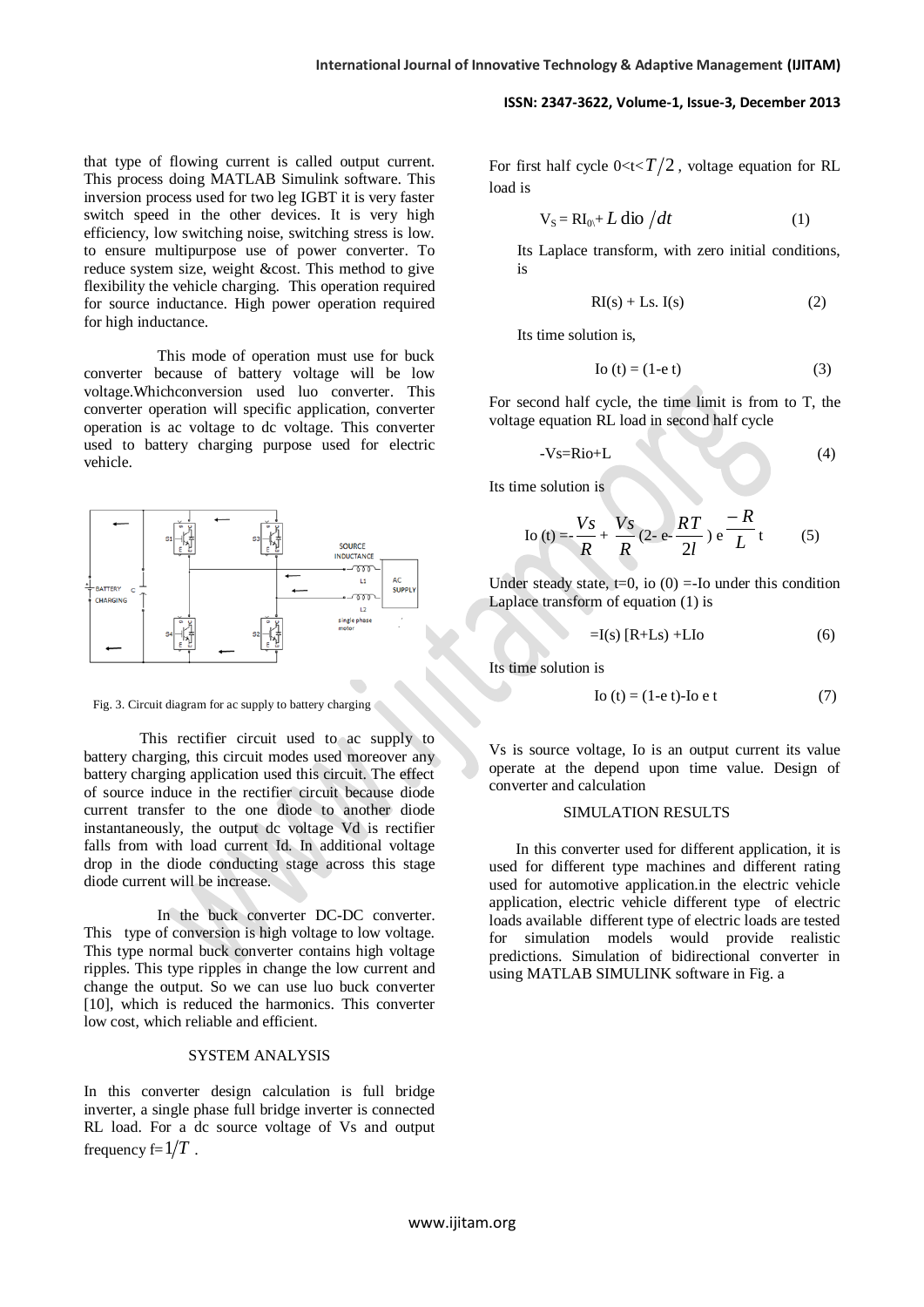

Fig.a. simulation diagram for bidirectional converter

## PWM MODELS

The duty cycle 'a' is generated by comparing of reference signal Vr and saw tooth carrier signal Vcr. This is shown Fig.b. Modulation index is ratio of reference by carrier signal the duty cycle varied by 0 to 1, to obtain square pulses by the comparator.



# *TABLE 1*

## *DESIGN PARAMETER AND SIMULATION RESULTS*

| Input voltage range    | $12v-24v$ dc |
|------------------------|--------------|
| Maximum output voltage | 250v         |
| Phase inductance       | 0.5mH        |
| Switching frequency    | 50KHz        |
| Load resistance        | 5Ω           |
| Load current           | 12A          |



*Inverter output*

(d)

*Motor output*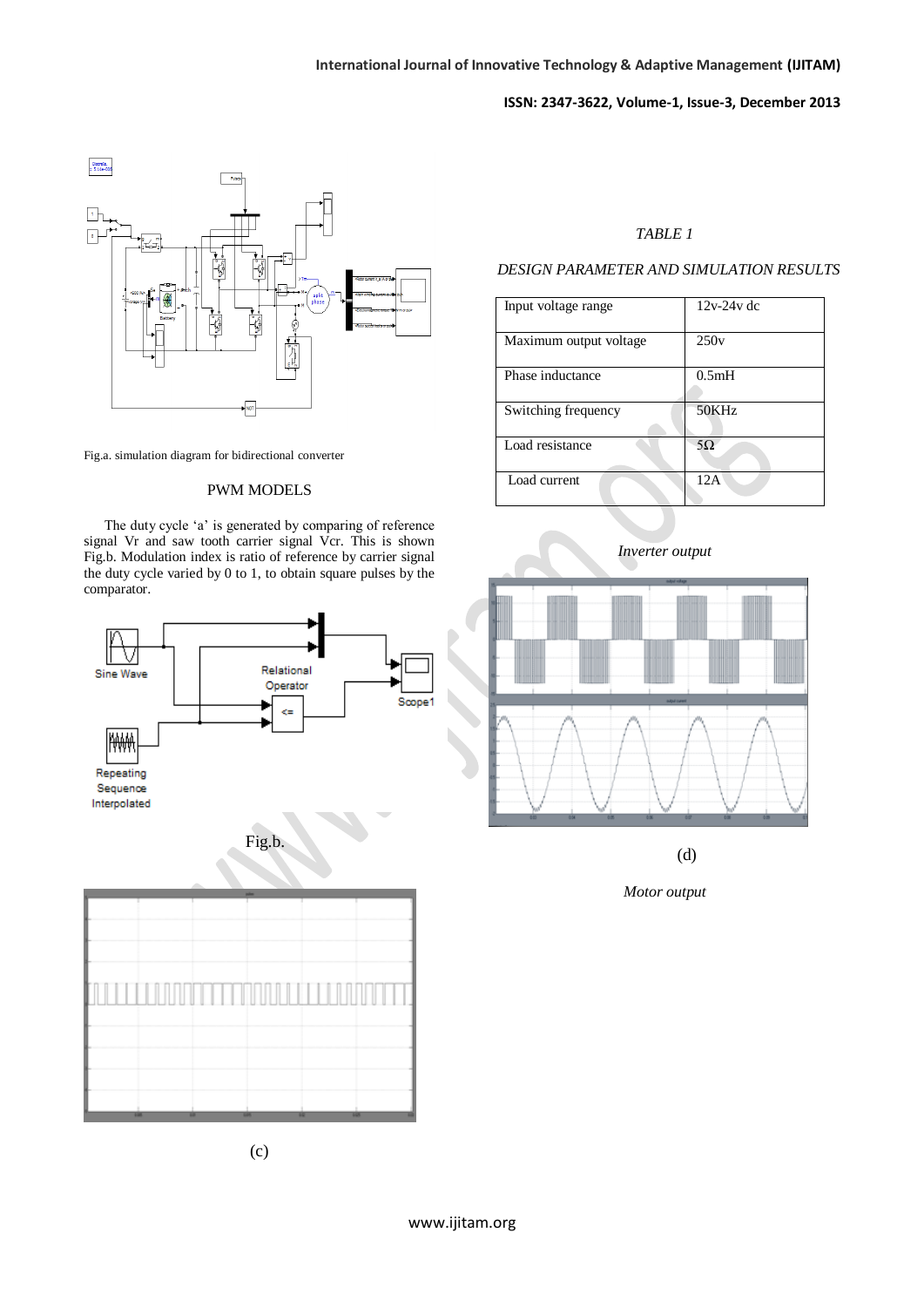

(e)

### *Converter output*



## *CONCLUSION*

 The converter- machine topology is proposed in this paper. This paper provides a new concept in the drive industry for electric vehicle applications, here the machine inductors are used as a source inductors of the converter whereas this may act as a motor load. Therefore there is no requirement of extra impedance devices. In such a way we can reduce the size of the drive model as well as cost of the model is going to be reduced due to the effect of fewer devices account. It having the great feature of the bidirectional power flow operation owing to the relay arrangement.

This topology analyzed by the matrix laboratory software (MATLAB). This will act as a battery backup inverter, this power flow operation could be from the battery to the AC load and from AC supply to the battery via bidirectional converter.

#### APPENDIX

 The components values are inductor L- 0.5mH, switching frequency 50 KHz, and load resistance  $5\Omega$ , and maximum load current 12A

## ACKNOWLEDGEMENT

 The author would like to acknowledge the contribution of Lakshmi automation Pvt Ltd for making advanced drives control

## **REFERENCES**

[1]S. Lacroix, E. Laboure, and M.Hilairet, "an integrated fast battery charger for electric vehicle", in proceeding IEEE Veh Power and Propulsion conference. Oct 2010, pp. 1-6.

[2] M. Milanovic, A. Roskaric, and M.Auda, "Battery charger based on double buck and boost converter", in proceeding. IEEE Int Symp, Ind Electron., July 1999, vol.2, pp. 747-752.

[3] A. G. Coccori, "combined motor drive and battery recharge system", U.S. Patent 5 341 075, 23 Aug. 1994.

[4] S. K Sul and S.J Lee," an integral battery charger for four wheel drive electric vehicle", IEEE Transaction industrial application. Volume 31, no 5, pp 1096-1099, sep/oct 1995

[5] D. Thimmesch, "An SCR inverter with an integral battery charger for electric vehicle," IEEE Trans. Ind. ppl., vol. IA-21, no.4, pp. 1023-1029, jul./Aug. 1985.

[6] L. Solero, "Nonconventional on-board charger for lectric vehicle propulsion Batters," IEEE Trans. Veh. Tehnol, vol. 50, no. 1, pp. 144-149, Jan. 2001.

[7] S.Heghbin, S.Lundmark, M. Alak"ula, and O. Carlson, "An Isolated high power integrated in charger in electrified vehicle applications," IEEE trans.veh. Tehnol. vol. 60, no. 9, pp.4115-4126, Nov.2011.

[8]R.T Naayagi, A.J.Forsyth, "bidirectional DC-DC converter for aircraft electric energy storage systems.

[9] N.M.L. Tan, T. Abe, and H.Akgai, "A 6-KW,2-kwh lithium-ion battery energy storage system using a bidirectional isolated dc-dc converter," .

[10] A.Manikandan, N.Vadivel"Design and implementation luo converter for electric vehicle application

[11] Y. Lee, A. Khaligh, and A. Emadi, "Advanced integrated bidirectional AC/DC and DC/DC Converter for plug-in hybrid Electric vehicles," IEEE Transactions